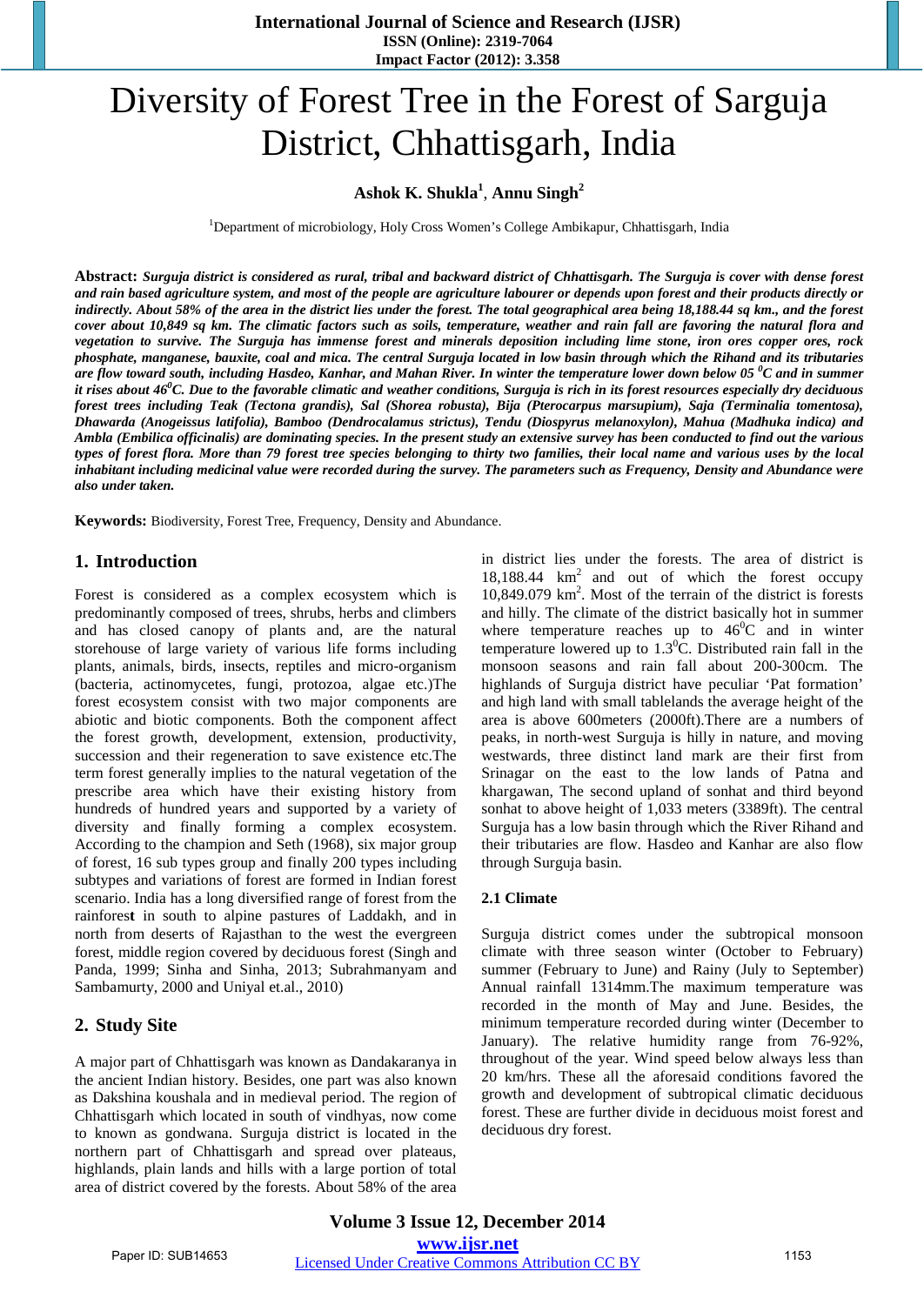#### **2.2 Soil**

Soil is consider as natural product and consisting with various soil horizons, those are composed of minerals and mixed with other organic materials produced by animal or plants. Besides it differ from the parental substances on the basis of colour, pH, texture, structure, consistency, chemical and biological composition and other characteristics. Generally soil is formed by the particles of rock and altered by the influence of various factor including physical, chemical as well as biological and interaction of various sphere including lithosphere, hydrosphere, atmosphere and biospheres, most soils have density between 1and  $2g/cm^2$ . The soils of Surguja district can be classified in four major categories including (1). Red and yellow soils, (2) Alluvial soils,(3) Laterite soils, and (4) Medium blue Soils.

# **3. Material and Methods**

In the present study, Phytosociological diversity analysis carried out by quadrate method as suggested by Mishra, (1968) Kershaw (1973), Cintron and Novelli (1984), Snedaker and Snedaker (1984). For this, Rajpur block was selected as the study site, and 67 quadrate of 15 m  $\times$  20 m size ware laid out at the study sites. Each sites, further divided into five sub segments of 2 km along the road side of Ambikapur-Balrampur road. On the basis of the data obtained from the quadrate sampler, the structural distribution of forest trees, were analyzed. The parameters such as Frequency, Abundance, and Density obtained during the study as suggested by Phillips (1959) and Mishra (1965), were calculated from the data, under as follow:

|                      | Number of samples in which species present                             |
|----------------------|------------------------------------------------------------------------|
| Frequency            | Total number of sample studied                                         |
| Densitv<br>Abundance | Number of individual of species                                        |
|                      | Total number of sample studied<br>Number of individuals of the species |
|                      | Total number of sample in which species present                        |

# **4. Result and Discussion**

The Rajpur block of Surguja district of Chhattisgarh contained good diversity of trees in contrast to other areas of Chhattisgarh. (Chatterjee, 2015; Jhariya and Oraon, 2012; Sinha and Sinha, 2013). It is located under the Sanjay national park area and covers the large area of forest. Due to nutrients rich and fertile soil, enough average seasonal rain fall i.e. 1443 mm, favorable weather, temperature and climate, and availability of fresh water throughout the year, are the factors those help to grow naturally and develop the wide varieties of the tree. Obviously, it also provide suitable niche to grow other plants species such as shrubs, herbs and climber. The majority of the local inhabitants are mainly tribes and some are migrated marginalized groups, are use the forest trees and other forest produce to fulfill their daily requirements such as fuel wood, medicinal purpose, timber wood to built their kachcha house and equipments those are used in agriculture practices and grazing their domestic animals. Over all, this area is considered as undisturbed natural dry deciduous forest.

In the present study, at about 79 deciduous forest trees species belonging to 32 different families, were identified with their botanical name and their possible uses by the local tribes were recorded in table 1. According to Odum (1971) the contiguous distribution of species are found only in very uniform environment and regular distribution occurs, where the severe competition happened between the individual species. From the data obtained through quadrate surveyed of Rajpur forest trees, were recorded in table 1. It is observed that the family Fabaceae represent maximum number i.e., seventeen species, followed by Moraceae with 7 species, Combretaceae with 06 species, Myrtaceae with 5 species Rutaceae with 4 species, Anacardiaceae Rubiaceae and Euphorbiaceae with 3 species, respectively. Besides, the families Annonaceae, Apocynaceae, Burseraceae, Embenaceae, Lamiaceae and Meliaceae were found with two species of each in the surveyed area.

The species diversity always depend upon the adaptability and stability of the plant community, hence the Rajpur forest trees are also showed mixed community. The date obtained during the survey indicates, nineteen other families are also showed their existence by appearing as single species of each. A total of 79 different plant species belongs to 32 different families are exhibited in the species composition, which complete to each other, prevent extinction and increase their diversity (Shankar, 2001).

Structural distribution analysis for each species conducted, by using the parameters such as Frequency, Density and Abundance of each case (Curtis and Mclntosh, 1950; Curtis and Cotton, 1956; Gour, 1999; Kadavul and Parthsarthy, 1999; Khurana and kalpana, 2008; Khurana and Saxena, 2009; Mishra et. al., 2008; Negi and Nautiyal, 2005; Pandey et. al., 2002; Rastogi and Rastogi, 2007; Sagar and Singh, 1999; Sahu et. al., 2008). On the basis of data analysis *Butea monosperma* showed their maximum frequency, density and abundance i.e., 0.507, 1.074 and 2.117 respectively, during the sampling, and then followed by *Cassia fistula* and *Shorea robusta* with 0.313 and 0.388, respectively. On the other hand, *Embilica officinalis, Ficus bengalensis, F. carica, F. glomerata, Pongamia pinnata and Pterocarpus marsupium* showed minimum distribution in the forest. Surprisingly, the species like *Santalum album, Mangifera indica* and *Annona reticulate, Terminalia arjuna and Tectona grandis* were appeared with high abundance. It is due to human interference in the forest (Sharma, 1996).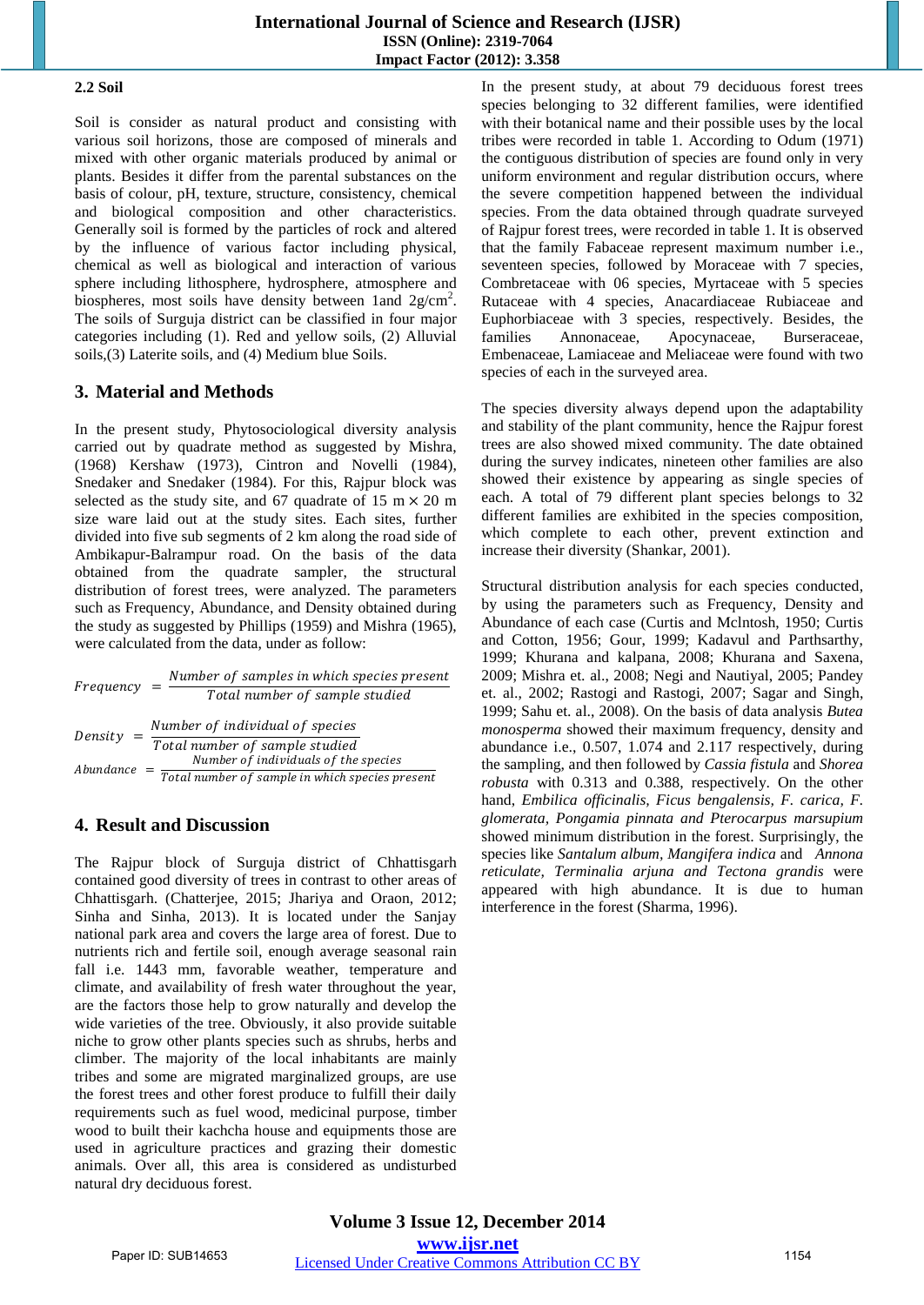#### **International Journal of Science and Research (IJSR) ISSN (Online): 2319-7064 Impact Factor (2012): 3.358**

| Table 1: Occurrence of various tree species in the study site |                                |               |                |                                         |  |  |  |  |
|---------------------------------------------------------------|--------------------------------|---------------|----------------|-----------------------------------------|--|--|--|--|
| S. No.                                                        | Name of species                | Family        | Local name     | Uses                                    |  |  |  |  |
| 01.                                                           | Acasia arabica                 | Fabaceae      | Kikar/<br>abul | Timber wood,<br>medicinal value         |  |  |  |  |
| 02.                                                           | Acasia caesia                  | Fabaceae      | Goriar         | Timber wood,<br>medicinal value         |  |  |  |  |
| 03.                                                           | Acacia catechu                 | Fabaceae      | Khair          | Katha production                        |  |  |  |  |
| 04.                                                           | Adina cordifolia               | Rubiaceae     | Haldu          | Antiseptic, Timber<br>wood              |  |  |  |  |
| 05.                                                           | Aegle marmelos                 | Rutaceae      | Bel            | Medicinal value,<br>Fruit               |  |  |  |  |
| 06.                                                           | Ailangium salvifolium          | Cornaceae     | Akol           | Making kachha<br>house                  |  |  |  |  |
| 07.                                                           | Albizzia lebbek                | Fabaceae      | <b>Siris</b>   | Medicinal value,<br>Timber wood         |  |  |  |  |
| 08.                                                           | Alstonia scolaris              | Apocynaceae   | Chhatrak       | Medicinal value                         |  |  |  |  |
| 09.                                                           | Anogeissus latifolia           | Combrataceae  | Dhawada        | Timber and fuel<br>wood                 |  |  |  |  |
| 10.                                                           | Annona squamosa                | Annonaceae    | Sheetaphal     | Edible fruit,<br>medicinal value        |  |  |  |  |
| 11.                                                           | Annona reticulate              | Annonaceae    | Ramphal        | Edible fruit.<br>medicinal value        |  |  |  |  |
| 12.                                                           | Anthocephalus<br>cadamba       | Rubiaceae     | Kadamb         | Medicinal value,<br>timber wood         |  |  |  |  |
| 13.                                                           | Azadirachta indica             | Meliaceae     | Neem           | Medicinal value.<br>timber wood         |  |  |  |  |
| 14.                                                           | <b>Bambusa</b><br>arundinaceae | Gramineaceae  | Bamboo         | Medicinal value                         |  |  |  |  |
| 15.                                                           | Bauhinia variegata             | Fabaceae      | Kachnar        | Medicinal value,<br>timber wood         |  |  |  |  |
| 16.                                                           | Bombax ceiba                   | Bombaceae     | Samel          | Fuel wood                               |  |  |  |  |
| 17.                                                           | Boswellia serrata              | Burseraceae   | Salai          | Fuel wood                               |  |  |  |  |
| 18.                                                           | Buchania lanzan                | Anacardiaceae | Chironjee      | Medicinal value,<br>edible fruit        |  |  |  |  |
| 19.                                                           | Butea monosperma               | Fabaceae      | chhoela        | Medicinal value                         |  |  |  |  |
| 20.                                                           | Careya arborea                 | Myrtaceae     | Kumahi         | Fuel wood                               |  |  |  |  |
| 21.                                                           | Caesalpinia<br>bonducella      | Fabaceae      | Flem           | Fuel wood                               |  |  |  |  |
| 22.                                                           | Carthamus tinctorius           | Compositae    | Kusum          | Fuel wood, edible<br>fruit              |  |  |  |  |
| 23.                                                           | Cassia fistula                 | Fabaceae      | <b>Amaltas</b> | Fuel wood                               |  |  |  |  |
| 24.                                                           | Citrus medica                  | Rutaceae      | Nimbu          | Medicinal value.<br>edible fruit        |  |  |  |  |
| 25.                                                           | Cordia mixa                    | Rutaceae      | Lasoda         | Fuel wood                               |  |  |  |  |
| 26.                                                           | Celastrus peniculata           | Celastraceae  | Unjain         | Fuel wood                               |  |  |  |  |
| 27.                                                           | Dalbergia sisso                | Fabaceae      | Sisham         | Timber, medicinal<br>value              |  |  |  |  |
| 28.                                                           | Dalbergia paniculata           | Fabaceae      | Dhobin         | Timber, medicinal<br>value              |  |  |  |  |
| 29.                                                           | Delonix regia                  | Fabaceae      | Gulmohar       | Medicinal value,<br>edible fruit        |  |  |  |  |
| 30.                                                           | Diospyrus<br>melanoxylon       | Ebenaceae     | Tendu          | Edible fruit, timber<br>wood            |  |  |  |  |
| 31.                                                           | Diospyrus ebenum               | Ebenaceae     |                | Makar tenduEdible fruit, timber<br>wood |  |  |  |  |
| 32.                                                           | Embilica officinalis           | Euphorbiaceae | Amla           | Edible fruit, timber<br>wood            |  |  |  |  |
| 33.                                                           | Erythrinia indica              | Fabaceae      | Munga          | Medicinal value,<br>edible fruit        |  |  |  |  |
| 34.                                                           | Eucalyptus grandis             | Myrtaceae     | Neilgiri       | Timber wood<br>medicinal value          |  |  |  |  |
| 35.                                                           | Eugenia jombolana              | Myrtaceae     | Jamun          | Edible Fruit,<br>medicinal value        |  |  |  |  |
| 36.                                                           | Eugenia heyneana               | Myrtaceae     | Jamti          | Fuel wood                               |  |  |  |  |
| 37.                                                           | Ficus bengalensis              | Moraceae      | Bargad         | Religious tree                          |  |  |  |  |
| 38.                                                           | Ficus religiosa                | Moraceae      | Pipal          | Religious tree                          |  |  |  |  |
| 39.                                                           | Ficus carica                   | Moraceae      | Anjeer         | Medicinal value                         |  |  |  |  |
| 40                                                            | Ficus elastic                  | Moraceae      | Rubber         | Economic value                          |  |  |  |  |
| 41.                                                           | Ficus infectoria               | Moraceae      | Pakri          | Fuel wood                               |  |  |  |  |

| 42. | Ficus glomerata               | Moraceae             | Gular      | Medicinal value                  |  |  |
|-----|-------------------------------|----------------------|------------|----------------------------------|--|--|
| 43. | Gardenia latifolia            | Rubiaceae            | Piprol     | Medicinal value                  |  |  |
| 44. | Garur pinnata                 | <b>Burseraceae</b>   | Khenkara   | Fuel wood                        |  |  |
| 45. | Gmelina arborea               | Lamiaceae            | Khamer     | Timber and fuel<br>wood          |  |  |
| 46. | Holarrhena<br>hantidysenerica | Apocynaceae          | Koriya     | Fuel wood                        |  |  |
| 47. | Hardwikia binata              | Fabaceae             | Anjan      | Medicinal value                  |  |  |
| 48. | Jatropha curcus               | Euphorbiaceae        | Rattanjote | Making biofuel                   |  |  |
| 49. | Lagestoromea<br>lanciota      | Malvaceae            | Nana       | Fuel wood                        |  |  |
| 50. | Laucaenea<br>leucocephala     | Fabaceae             | Subabul    | Medicinal value<br>and fuel wood |  |  |
| 51. | Litchi chinensis              | Sapindaceae          | Litchi     | Medicinal value,<br>edible fruit |  |  |
| 52. | Litsea chinensis              | Lauraceae            | Maida      | Fuel wood                        |  |  |
| 53. | Maduca indica                 | Sapotaceae           | Mahua      | Economic value                   |  |  |
| 54. | Mangifera indica              | Anacardiaceae        | Aam        | Economic value,<br>fuel wood     |  |  |
| 55. | Morus alba                    | Moraceae             | Mulberry   | Medicinal value                  |  |  |
| 56. | Moringa oleifera              | Mongiaceae           | Senjhra    | Medicinal value                  |  |  |
| 57. | Melia azadirachta             | Meliaceae            | Bachain    | Medicinal value                  |  |  |
| 58. | Murraya koenigii              | Rutaceae             | Mithineem  | Timber wood                      |  |  |
| 59. | Ougenia dalbergia             | Leguminosae          | Tilsa      | Fuel wood                        |  |  |
| 60. | Plantanus orientalis          | Plantaceae           | Chinar     | Fuel wood                        |  |  |
| 61. | Pongamia pinnata              | Fabaceae             | Karanj     | Medicinal value                  |  |  |
| 62. | Prunus amygdalus              | Rosaceae             | Almond     | Medicinal value                  |  |  |
| 63. | Psidium guyava                | Myrtaceae            | Guava      | Fruit & fuel wood                |  |  |
| 64. | Pterocarpus<br>marsupium      | Euphorbiaceae        | Bija       | Timber wood                      |  |  |
| 65. | Randia dumetorum              | Rubiaceae            | Menda      | Fuel wood                        |  |  |
| 66. | Santalum album                | Santalaceae          | Chandan    | Medicinal value                  |  |  |
| 67. | Saraca indica                 | Fabaceae             | Ashoka     | Medicinal value                  |  |  |
| 68. | Semecarpus<br>anacardium      | Anacardiaceae        | Bhelwa     | Medicinal value                  |  |  |
| 69. | Shorea robusta                | Dipterocarpacea<br>e | Sarai      | Timber wood                      |  |  |
| 70. | Soymida febrifuge             | Meliaceae            | Rohina     | Medicinal value,<br>timber wood  |  |  |
| 71. | Symplocos racemosa            | Symplocaceae         | Lodh       | Fodder, Timber<br>wood           |  |  |
| 72. | Tamarindus indica             | Fabaceae             | Imali      | Fuel wood                        |  |  |
| 73. | Terminalia arjuna             | Combretaceae         | Kahua      | Timber wood                      |  |  |
| 74. | Terminalia bellerica          | Combretaceae         | Baihra     | Medicinal value                  |  |  |
| 75. | Terminalia chebula            | Combretaceae         | Harra      | Medicine value                   |  |  |
| 76. | Terminalia tomentosa          | Combretaceae         | Saj        | Timber wood                      |  |  |
| 77. | Terminalia eliptica           | Combretaceae         | asan       | Timber wood                      |  |  |
| 78. | Tectona grandis               | Verbenaceae          | Sagwan     | Timber wood,<br>Medicinal value  |  |  |
| 79. | Zizyphus mauritiana           | Rhamnaceae           | Ber        | Medicinal value &<br>fruit       |  |  |
|     |                               |                      |            |                                  |  |  |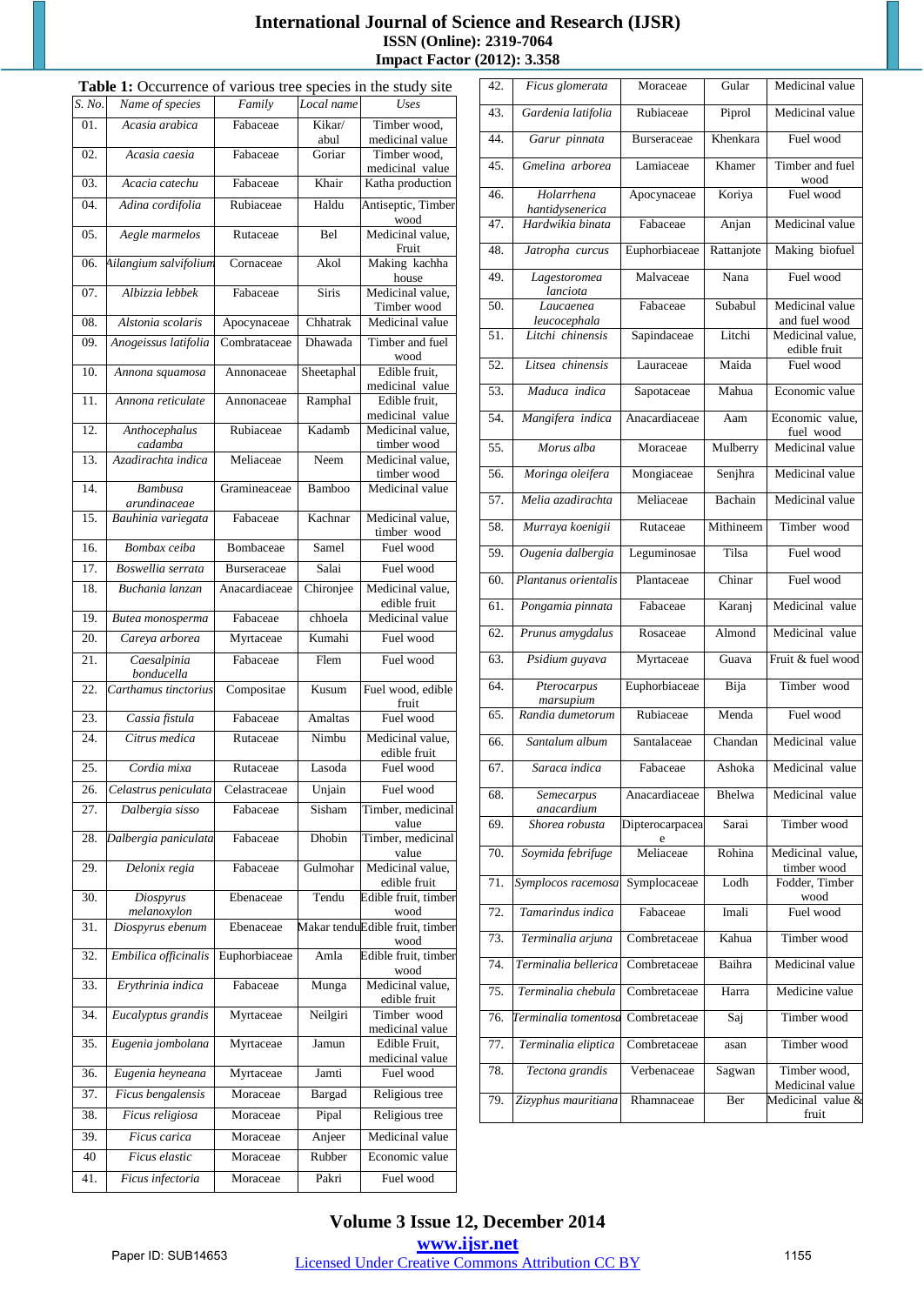#### **International Journal of Science and Research (IJSR) ISSN (Online): 2319-7064 Impact Factor (2012): 3.358**

|                   |                                        |                 | rocios uming the sumpling                                 |       |         |                |
|-------------------|----------------------------------------|-----------------|-----------------------------------------------------------|-------|---------|----------------|
| S<br>No           | Name of species                        |                 | Number Total number Frequency<br>of samples of individual |       | Density | Abun-<br>dance |
|                   |                                        | in which        | species                                                   |       |         |                |
|                   |                                        | species         | present                                                   |       |         |                |
| 01.               | Acasia arabica                         | present<br>07   | 07                                                        | 0.104 | 0.104   | 1.000          |
| 02.               | Acacia catechu                         | 11              | 12                                                        | 0.164 | 0.197   | 1.090          |
|                   |                                        | $\overline{09}$ | $\overline{12}$                                           |       |         |                |
| 03.               | Albizzia lebbek                        |                 |                                                           | 0.134 | 0.197   | 1.333          |
| 04.               | Anogeissus<br>latifolia                | 12              | 16                                                        | 0.179 | 0.238   | 1.333          |
|                   | 05. Azadirachta indice                 | 15              | 18                                                        | 0.223 | 0.268   | 1.200          |
|                   | 06. Annona reticulate                  | 08              | $\overline{17}$                                           | 0.119 | 0.253   | 2.125          |
| 07.               | Anthocephalus                          | 07              | 10                                                        | 0.104 | 0.149   | 1.428          |
|                   | cadamba                                |                 |                                                           |       |         |                |
| 08.               | <b>Bambusa</b>                         | 08              | 14                                                        | 0.119 | 0.208   | 1.750          |
|                   | arundinaceae<br>09. Bauhinia variegate | 16              | 21                                                        | 0.238 | 0.313   | 1.312          |
| 10.               | Bombax ceiba                           | 07              | 11                                                        | 0.104 | 0.164   | 1.571          |
| 11.               | Buchania lanzan                        | 13              | 17                                                        | 0.194 | 0.253   | 1.307          |
|                   | 12. Butea monosperme                   | 34              | 72                                                        | 0.507 | 1.074   | 2.117          |
| 13.               |                                        | $\overline{21}$ | 32                                                        | 0.313 | 0.477   | 1.523          |
| 14.               | Cassia fistula                         | 18              |                                                           | 0.268 | 0.432   | 1.611          |
|                   | Dalbergia sisso                        |                 | 29                                                        |       |         |                |
| 15.               | Delonix regia                          | 13              | 15                                                        | 0.194 | 0.223   | 1.153          |
| 16.               | Diospyrus<br>melanoxylon               | 08              | 13                                                        | 0.119 | 0.194   | 1.625          |
|                   | 17. Emblica officinalis                | 05              | 08                                                        | 0.074 | 0.119   | 1.600          |
|                   | 18. Eucalyptus grandi.                 | $\overline{17}$ | $\overline{21}$                                           | 0.253 | 0.313   | 1.235          |
| 19.               | Eugenia                                | 18              | 23                                                        | 0.268 | 0.343   | 1.277          |
|                   | jombolana                              |                 |                                                           |       |         |                |
|                   | 20. Ficus bengalensis                  | 06              | 08                                                        | 0.089 | 0.119   | 1.333          |
| 21.               | Ficus religiosa                        | 07              | 07                                                        | 0.104 | 0.104   | 1.000          |
| $\overline{22}$   | Ficus carica                           | 06              | 06                                                        | 0.089 | 0.089   | 1.000          |
| 23.               | Ficus glomerata                        | 06              | 07                                                        | 0.089 | 0.104   | 1.166          |
| 24.               | Jatropha curcus                        | 20              | 37                                                        | 0.298 | 0.552   | 1.850          |
| 25.               | Laucaenea                              | 16              | 22                                                        | 0.238 | 0.328   | 1.375          |
| 26.               | leucocephala<br>Maduca indica          | 18              | 33                                                        | 0.268 | 0.492   | 1.833          |
| $\overline{27}$ . | Mangifera indica                       | $\overline{17}$ | 35                                                        | 0.253 | 0.522   | 2.058          |
|                   | 28. Melia azadirechta                  | $\overline{11}$ | 17                                                        | 0.164 | 0.253   | 1.545          |
| 29.               | Ougeinia                               |                 | 18                                                        | 0.238 |         | 1.125          |
|                   | oujeinensis                            | 16              |                                                           |       | 0.731   |                |
|                   | 30. Pongamia pinnata                   | 06              | ${\bf 08}$                                                | 0.089 | 0.119   | 1.333          |
| 31.               | Pterocarpus                            | 06              | 07                                                        | 0.089 | 0.104   | 1.166          |
| $\overline{32}$ . | marsupium<br>Santalum album            | 07              | 27                                                        | 0.104 | 0.402   | 3.857          |
| 33.               | Semecarpus                             | 08              | 11                                                        | 0.119 | 0.164   | 1.357          |
|                   | anacardium                             |                 |                                                           |       |         |                |
| 34.               | Shorea robusta                         | 26              | 46                                                        | 0.388 | 0.686   | 1.769          |
|                   | 35. Soymida febrifuge                  | 10              | 13                                                        | 0.149 | 0.194   | 1.300          |
|                   | 36. Tamarindus indice                  | 13              | 23                                                        | 0.194 | 0.343   | 1.769          |
| 37.               | Terminalia arjuna                      | 21              | 44                                                        | 0.313 | 0.656   | 2.095          |
| 38.               | Terminalia                             | 16              | 18                                                        | 0.238 | 0.268   | 1.125          |
|                   | bellerica                              |                 |                                                           |       |         |                |
| 39.               | Terminalia<br>chebula                  | 08              | 11                                                        | 0.119 | 0.164   | 1.375          |
| 40                | Terminalia                             | 18              | 34                                                        | 0.268 | 0.507   | 1.888          |
|                   | tomentosa                              |                 |                                                           |       |         |                |
| 41.               | Tectona grandis                        | 23              | 49                                                        | 0.238 | 0.268   | 2.130          |
|                   | Total                                  | 532             | 849                                                       |       |         |                |

#### **Table 2:** Frequency, density and abundance of the forest tree species during the sampling

# **5. Conclusion**

Forests are the safeguard for our future generations but, due to the anthropogenic pressure, the most serious threat has been changed in the land use. Extensive forest areas have been cleared for human settlements, road and railway track network, and industrial units. On the other hand, sizeableforest land has been diverted to agricultural land or land for building colonies and factories. The present condition of forest is very poor and many species of this region have been disappeared and many other species are endangered and rare. The local pressure including timber wood and fuel wood are cut by villagers and collection of non timber products such as fruits, gum, seeds and leaf, grazing their animals, forest fire and animal hunting make situation more worst since such extraction is not legally permitted, because quantitative estimation of the extraction is not possible. Hence, the distribution and Phytosociological studies clearly indicate that Rajpur forest is an extremely important ecosystem by the virtue of richness of forest wealth and diversity of tree species with mixed dominance and favourable regeneration. However, controlled quantities of fuel wood can be removed from the forest. The species those are threaten rare need more attention and care.

# **References**

- [1] **Champion,** H.G. and Seth, S.K.(1968).A Revised Survey of Forest types of India, Forest Research of India Dehradun.
- [2] **Chatterjee,** A.K. (2014) Ecological studies of vegetation of odgi Forest of Surguja District, Chhattisgarh. IJACTE 3[3]: 17-19.
- [3] **Cintron**,G. and Y.S. Novelli (1984) Methods for studying mangrove structure. In Samuel, C. snedakar, and J.G. Snedaker [eds/the mangrove ecosystem] Research methods: Unesco, 251.
- [4] **Curtis**, J.T,McIntosh, RPC (1950) 'The interrelation of certain analytical and synthetic Phytosociological characters'. Ecology, vol.31: 434-435.
- [5] **Curtis**,J.T. and cotton,G.(1956) Plant ecology work book. Laboratory and field manual,Burgers pub.co.,minnesota.
- [6] **Gour,**R.D. (1999) Flora of the district Garhwal,north west Himalaya.Trans. media, Srinagar, Garhwal.
- **[7] Jhariya**,M.K. and Oraon, P.R.(2012)Lianas and shrubs regeneration distribution pattern and divercity in tropical forest ecosystem of Chhattisgarh. The Bioscan, 7[3]: 377-382.
- [8] **Kadavul,** K. and Parthasarathy, N. (1999) Structure and composition of woody species in tropical semi evergreen forest of Kalrayan Hills, Eastern Ghats , India. Tropical Ecology. 40: 247-260.
- [9] **Khurana,** P. and Kalpana (2008) Phytodiversity study in natural forest of Hastinapur. Indian forester. 134(4): 554-562.
- [10]**Khurana.** P.and Saxena, R.S. (2009) Vegetation analysis along the disturbance gradient in tropical dry deciduous forest of Hastinapur Indian forester. 135 (5): 678-690.
- [11]**Mishra**, R. (1968) Ecology, work book. Oxford and IBH Publishing company, Calcutta.